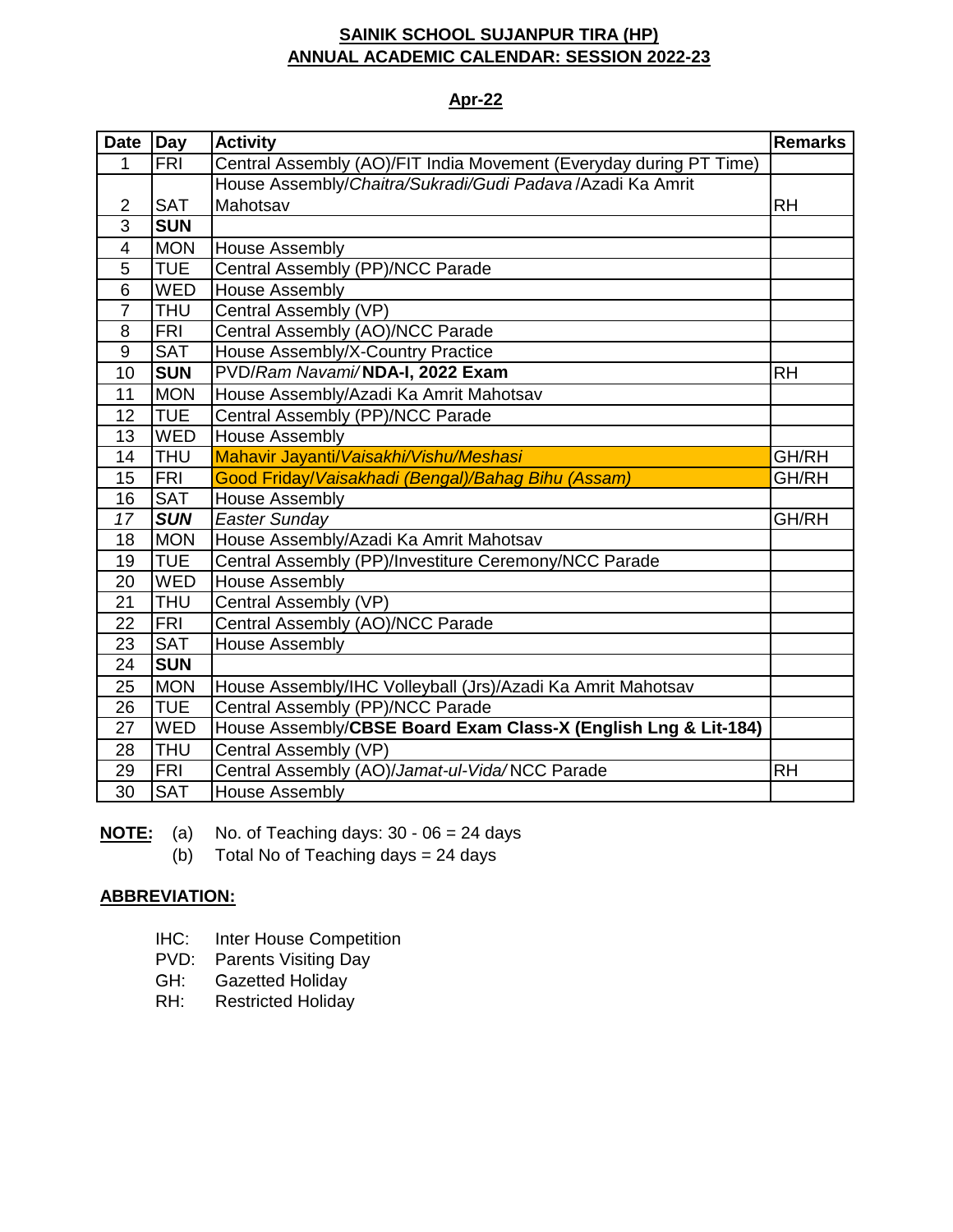### **May-22**

| Date           | <b>Day</b> | <b>Activity</b>                                                        | <b>Remarks</b> |
|----------------|------------|------------------------------------------------------------------------|----------------|
| 1              | <b>SUN</b> |                                                                        |                |
|                |            | House Assembly/Weekly Test (VI-VIII)/IHC Football (Jrs)/Azadi Ka Amrit |                |
| $\overline{2}$ | <b>MON</b> | Mahotsav                                                               |                |
| 3              | <b>TUE</b> | <b>Id-ul-Fitr</b>                                                      | <b>GH</b>      |
| $\overline{4}$ | <b>WED</b> | <b>House Assembly</b>                                                  |                |
| 5              | <b>THU</b> | Central Assembly (VP)/CBSE Board Exam Class X (Math-041)               |                |
| 6              | <b>FRI</b> | Central Assembly (AO)/NCC Parade                                       |                |
| $\overline{7}$ | <b>SAT</b> | House Assembly/CBSE Board Exam Class XII (Chemistry-043)               |                |
| 8              | <b>SUN</b> | <b>PVD</b>                                                             |                |
|                |            | House Assembly/Guru Ravindernath Bday/Weekly Test (VI-VIII)/IHC        |                |
| 9              | <b>MON</b> | Basketball (Jrs)/Azadi Ka Amrit Mahotsav                               | <b>RH</b>      |
|                |            | Central Assembly (PP)/CBSE Board Exam Class X (Science-                |                |
| 10             | <b>TUE</b> | 086)/NCC Parade                                                        |                |
| 11             | <b>WED</b> | <b>House Assembly</b>                                                  |                |
| 12             | <b>THU</b> | Central Assembly (VP)                                                  |                |
|                |            | Central Assembly (AO)/CBSE Board Exam Class XII (English-              |                |
| 13             | <b>FRI</b> | 301)/NCC Parade                                                        |                |
|                |            | House Assembly/English Debate (Jr & Srs)/CBSE Board Exam Class         |                |
| 14             | <b>SAT</b> | X (Social Science-087)/X-Country Practice                              |                |
| 15             | <b>SUN</b> |                                                                        |                |
| 16             | <b>MON</b> | <b>Budha Purnima</b>                                                   | <b>GH</b>      |
|                |            | Central Assembly (PP)/Weekly Test (VI-VIII)/IHC Handball (Jrs)/Azadi   |                |
| 17             | TUE        | Ka Amrit Mahotsav/NCC Parade                                           |                |
|                |            | House Assembly/CBSE Board Exam Class X (Hindi Course-A - 002)/         |                |
| 18             | <b>WED</b> | NDA - II (2022) Notification for filling of forms                      |                |
| 19             | THU        | Central Assembly (VP)                                                  |                |
|                |            | Central Assembly (AO)/CBSE Board Exam Class XII (Physics-              |                |
| 20             | <b>FRI</b> | 042)/NCC Parade                                                        |                |
| 21             | <b>SAT</b> | <b>House Assembly</b>                                                  |                |
| 22             | <b>SUN</b> |                                                                        |                |
|                |            | House Assembly/Weekly Test (VI-VIII)/IHC Football (Srs)/Azadi Ka       |                |
| 23             | <b>MON</b> | Amrit Mahotsav                                                         |                |
| 24             | TUE        | Central Assembly (PP)/NCC Parade                                       |                |
| 25             | <b>WED</b> | <b>House Assembly</b>                                                  |                |
| 26             | THU        | Central Assembly (VP)                                                  |                |
| 27             | <b>FRI</b> | Central Assembly (AO)/NCC Parade                                       |                |
| 28             | <b>SAT</b> | <b>House Assembly</b>                                                  |                |
| 29             | <b>SUN</b> |                                                                        |                |
|                |            | House Assembly/CBSE Board Exam Class XII (Biology-044)/ Weekly         |                |
| 30             | <b>MON</b> | Test (VI-VIII)/IHC Volleyball (Srs)/Azadi Ka Amrit Mahotsav            |                |
| 31             | <b>TUE</b> | Central Assembly (PP)/NCC Parade                                       |                |

**NOTE:** (a) No. of Teaching days: 31 - 07 = 24 days

(b) Total No of Teaching days =  $48$  days

## **ABBREVIATION:**

|           | IHC: Inter House Competition PVD: Parents Visiting Day |
|-----------|--------------------------------------------------------|
| $\bigcap$ | DIL Destate d'Italia.                                  |

GH: Gazetted Holiday RH: Restricted Holiday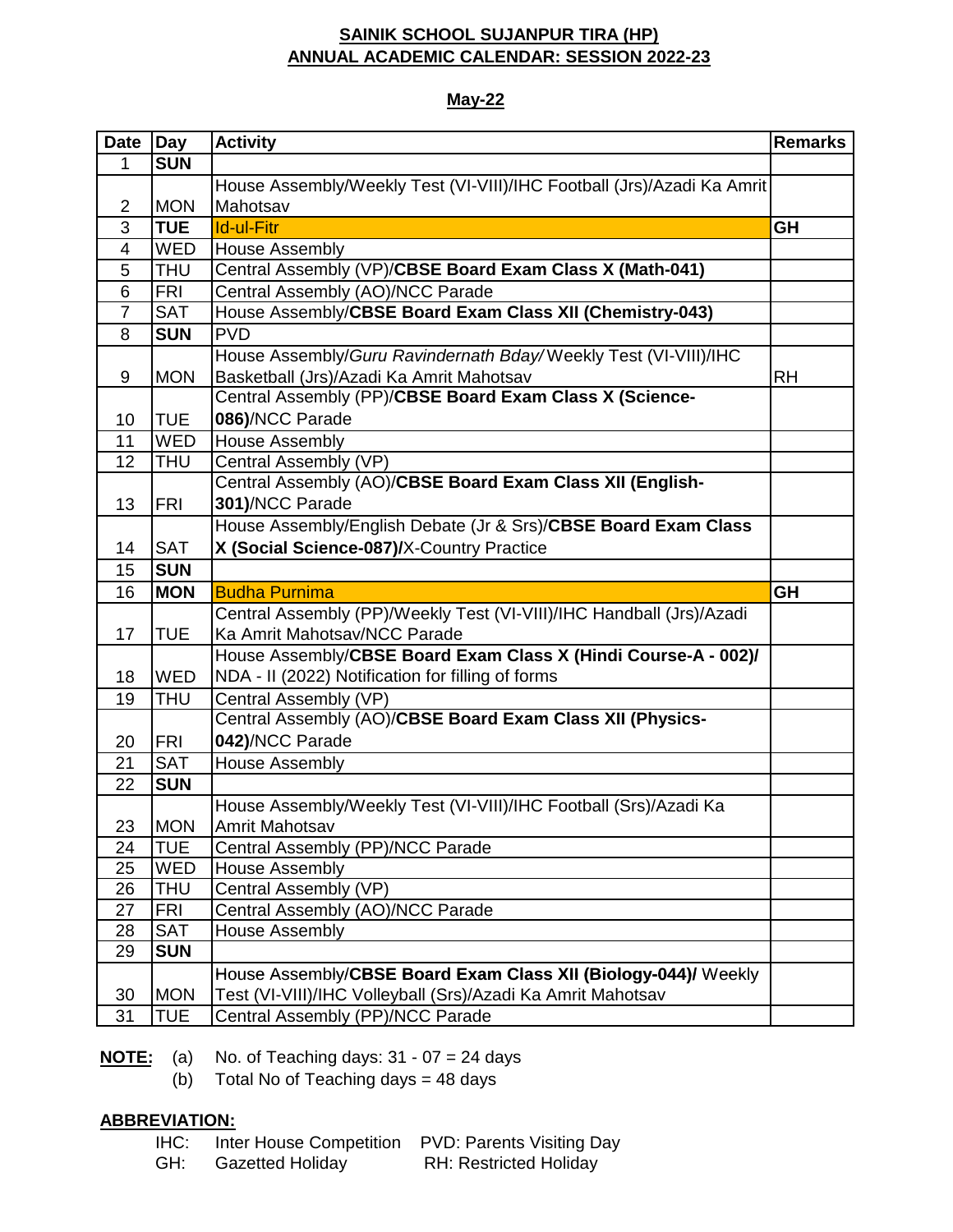### **Jun-22**

| <b>Date</b>    | Day        | <b>Activity</b>                                                      | <b>Remarks</b> |
|----------------|------------|----------------------------------------------------------------------|----------------|
| 1              | <b>WED</b> | <b>House Assembly</b>                                                |                |
| $\overline{2}$ | <b>THU</b> | Central Assembly (VP)                                                |                |
| 3              | <b>FRI</b> | Central Assembly (AO)/NCC Parade                                     |                |
| $\overline{4}$ | <b>SAT</b> | <b>House Assembly</b>                                                |                |
| $\overline{5}$ | <b>SUN</b> |                                                                      |                |
|                |            | House Assembly/Weekly Test (VI-VIII)/IHC Hockey (Srs)/Azadi Ka Amrit |                |
| 6              | <b>MON</b> | Mahotsav/IMA Tour to Dehradun                                        |                |
|                |            | Central Assembly (PP)/CBSE Board Exam Class XII (Math-041)/NCC       |                |
| 7              | <b>TUE</b> | Parade                                                               |                |
| 8              | <b>WED</b> | <b>House Assembly</b>                                                |                |
| 9              | <b>THU</b> | Central Assembly (VP)                                                |                |
| 10             | <b>FRI</b> | Central Assembly (AO)/NCC Parade                                     |                |
| 11             | <b>SAT</b> | House Assembly/Hindi Debate (Jrs & Srs)/X-Country Practice           |                |
| 12             | <b>SUN</b> | <b>PVD</b>                                                           |                |
|                |            | House Assembly/CBSE Board Exam Class XII (Computer Sc-083) /         |                |
| 13             | <b>MON</b> | Weekly Test (VI-VIII)/Azadi Ka Amrit Mahotsav                        |                |
| 14             | <b>TUE</b> | <b>Summer Vacation commences</b>                                     |                |
| 15             | <b>WED</b> |                                                                      |                |
| 16             | <b>THU</b> |                                                                      |                |
| 17             | <b>FRI</b> |                                                                      |                |
| 18             | <b>SAT</b> |                                                                      |                |
| 19             | <b>SUN</b> |                                                                      |                |
| 20             | <b>MON</b> | Azadi Ka Amrit Mahotsav (Online)                                     |                |
| 21             | <b>TUE</b> | Celebration of Yoga Day (Online)                                     |                |
| 22             | <b>WED</b> |                                                                      |                |
| 23             | <b>THU</b> |                                                                      |                |
| 24             | <b>FRI</b> |                                                                      |                |
| 25             | <b>SAT</b> |                                                                      |                |
| 26             | <b>SUN</b> |                                                                      |                |
| 27             | <b>MON</b> | Azadi Ka Amrit Mahotsav (Online)                                     |                |
| 28             | <b>TUE</b> |                                                                      |                |
| 29             | <b>WED</b> |                                                                      |                |
| 30             | <b>THU</b> |                                                                      |                |

**NOTE:** (a) No. of Teaching days: 30 - 19 = 11 days

(b) Total No of Teaching days = 59 days

- IHC: Inter House Competition
- PVD: Parents Visiting Day
- GH: Gazetted Holiday
- RH: Restricted Holiday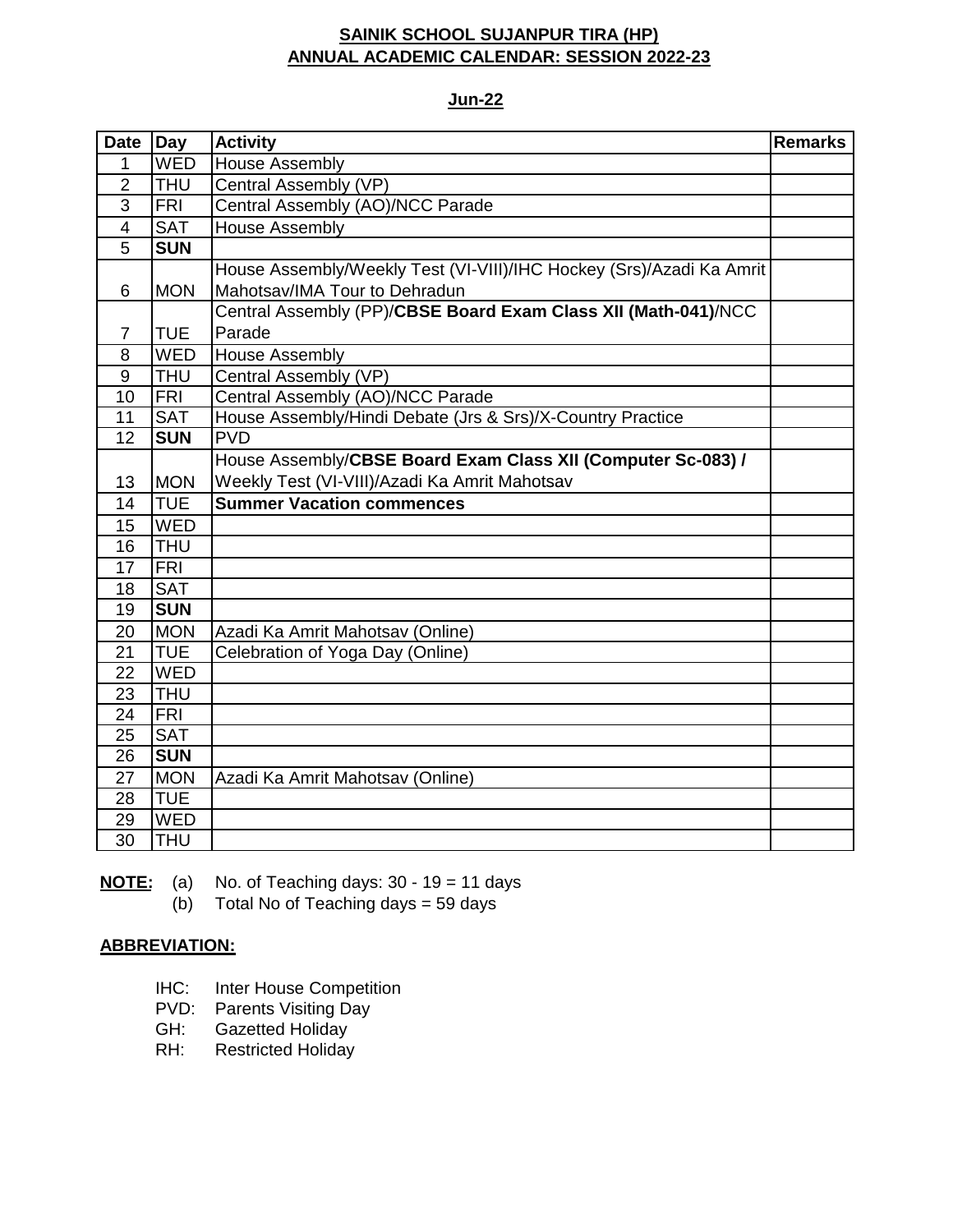#### **Jul-22**

| <b>Date</b>             | Day        | <b>Activity</b>                                                     | <b>Remarks</b> |
|-------------------------|------------|---------------------------------------------------------------------|----------------|
| 1                       | <b>FRI</b> |                                                                     |                |
| $\overline{2}$          | <b>SAT</b> |                                                                     |                |
| 3                       | <b>SUN</b> |                                                                     |                |
| $\overline{\mathbf{4}}$ | <b>MON</b> | Azadi Ka Amrit Mahotsav (Online)                                    |                |
| 5                       | <b>TUE</b> |                                                                     |                |
| 6                       | <b>WED</b> |                                                                     |                |
| $\overline{7}$          | <b>THU</b> |                                                                     |                |
| 8                       | <b>FRI</b> |                                                                     |                |
| 9                       | <b>SAT</b> |                                                                     |                |
| 10                      | <b>SUN</b> | PVD/Id-ul-Zuha                                                      | GH             |
| 11                      | <b>MON</b> | Azadi Ka Amrit Mahotsav (Online)                                    |                |
| 12                      | <b>TUE</b> |                                                                     |                |
| 13                      | <b>WED</b> |                                                                     |                |
| 14                      | <b>THU</b> |                                                                     |                |
| 15                      | <b>FRI</b> |                                                                     |                |
| 16                      | <b>SAT</b> |                                                                     |                |
| 17                      | <b>SUN</b> | <b>Reporting to cadets after Summer Vacation</b>                    |                |
| 18                      | <b>MON</b> | House Assembly/Azadi Ka Amrit Mahotsav                              |                |
| 19                      | <b>TUE</b> | Central Assembly (PP)/NCC Parade                                    |                |
| 20                      | <b>WED</b> | <b>House Assembly</b>                                               |                |
| 21                      | <b>THU</b> | Central Assembly (VP)                                               |                |
| 22                      | <b>FRI</b> | Central Assembly (AO)/NCC Parade                                    |                |
| 23                      | <b>SAT</b> | <b>House Assembly</b>                                               |                |
| 24                      | <b>SUN</b> |                                                                     |                |
|                         |            | House Assembly/Pre-Mid Exam (IX-XII)/Weekly Test (VI-VIII)/Azadi Ka |                |
| 25                      | <b>MON</b> | Amrit Mahotsav                                                      |                |
|                         |            | Central Assembly (PP)/Pre-Mid Exam (IX-X)/PT-I (Pre-Mid Exam - XI & |                |
| 26                      | <b>TUE</b> | XII Math)                                                           |                |
| 27                      | <b>WED</b> | House Assembly/Pre-Mid Exam (IX-X)                                  |                |
| 28                      | <b>THU</b> | Central Assembly (VP)/Pre-Mid Exam (IX-X)                           |                |
| 29                      | <b>FRI</b> | Central Assembly (AO)/Pre-Mid Exam (IX-X)                           |                |
| 30                      | <b>SAT</b> | House Assembly/Pre-Mid Exam (IX-X)                                  |                |
| 31                      | <b>SUN</b> |                                                                     |                |

**NOTE:** (a) No. of Teaching days: 31 - 19 = 12 days

(b) Total No of Teaching days = 71 days

- IHC: Inter House Competition
- PVD: Parents Visiting Day
- GH: Gazetted Holiday<br>RH: Restricted Holiday
- Restricted Holiday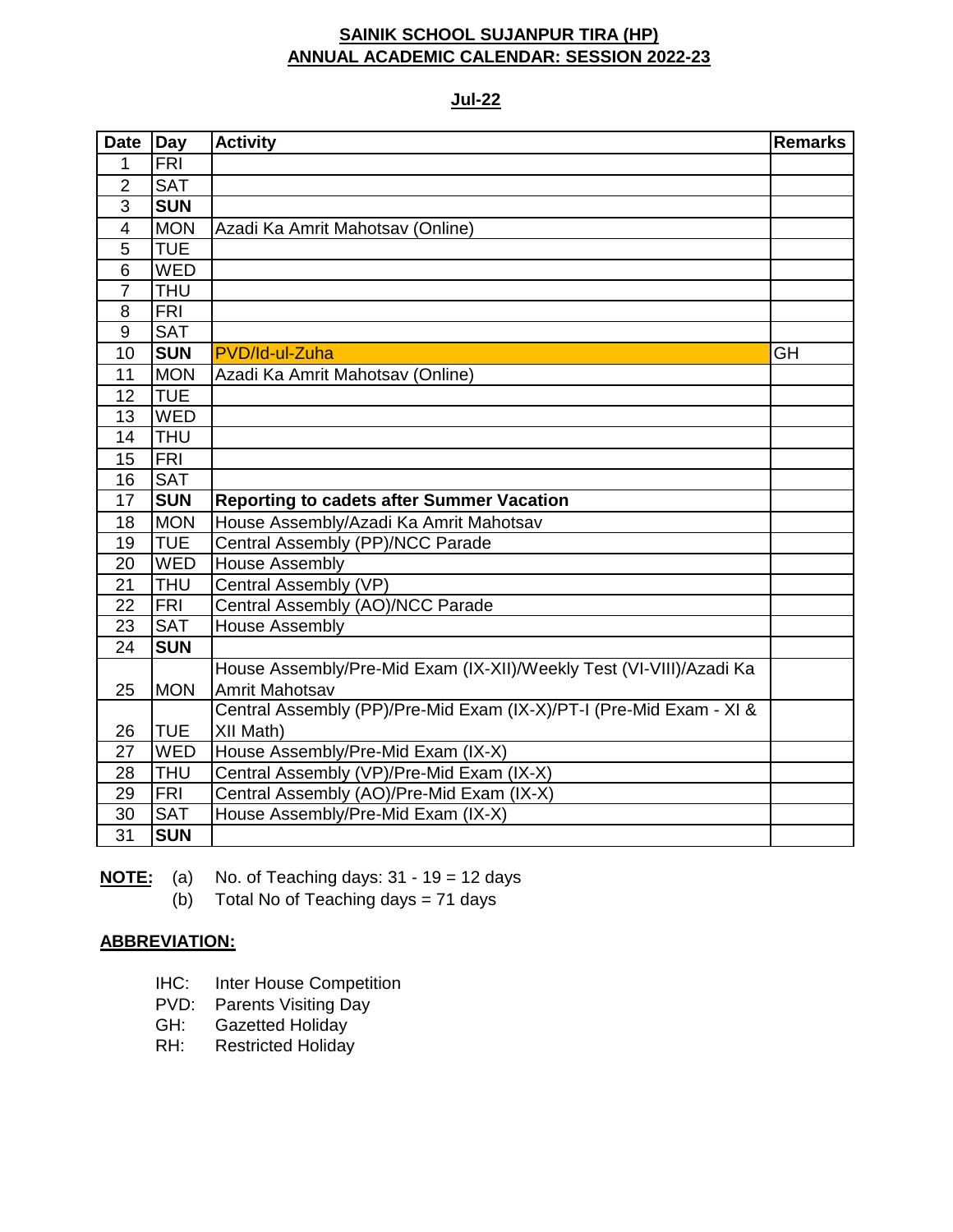### **Aug-22**

| <b>Date</b>    | Day        | <b>Activity</b>                                                     | <b>Remarks</b> |
|----------------|------------|---------------------------------------------------------------------|----------------|
|                |            | House Assembly/Weekly Test (VI-VIII) IHC Basketball (Srs)/Azadi Ka  |                |
| 1              | <b>MON</b> | Amrit Mahotsav                                                      |                |
| $\overline{2}$ | <b>TUE</b> | Central Assembly (PP)/NCC Parade                                    |                |
| 3              | <b>WED</b> | <b>House Assembly</b>                                               |                |
| 4              | <b>THU</b> | Central Assembly (VP)                                               |                |
| 5              | FRI        | Central Assembly (AO)/NCC Parade                                    |                |
| 6              | <b>SAT</b> | <b>House Assembly</b>                                               |                |
| $\overline{7}$ | <b>SUN</b> |                                                                     |                |
|                |            | House Assembly/Weekly Test (VI-VIII) IHC Handball (Srs)/Azadi Ka    |                |
| 8              | <b>MON</b> | <b>Amrit Mahotsav</b>                                               |                |
| 9              | <b>TUE</b> | Muharram                                                            | <b>GH</b>      |
| 10             | <b>WED</b> | House Assembly/NDA Preparation begins                               |                |
| 11             | <b>THU</b> | Central Assembly (VP)/Raksha Bandhan                                | <b>RH</b>      |
| 12             | <b>FRI</b> | Central Assembly (AO)/NCC Parade                                    |                |
| 13             | <b>SAT</b> | House Assembly/English Declamation (Jrs & Srs)/X-Country Practice   |                |
| 14             | <b>SUN</b> | <b>PVD</b>                                                          |                |
| 15             | <b>MON</b> | Independence Day/Azadi Ka Amrit Mahotsav                            | <b>GH</b>      |
|                |            | Central Assembly (PP)/Parsi New Year Day/Weekly Test (VI-VIII)/ NDA |                |
| 16             | <b>TUE</b> | Mock Test-1/NCC Parade                                              |                |
| 17             | <b>WED</b> | <b>House Assembly</b>                                               |                |
| 18             | <b>THU</b> | Central Assembly (VP)/Janamashtmi (Smarta)                          | <b>RH</b>      |
| 19             | FRI        | Janmashtmi                                                          | <b>GH</b>      |
| 20             | <b>SAT</b> | <b>House Assembly</b>                                               |                |
| 21             | <b>SUN</b> |                                                                     |                |
|                |            | House Assembly/Weekly Test (VI-VIII) IHC Hockey (Jrs)/NDA Mock      |                |
| 22             | <b>MON</b> | Test-2                                                              |                |
| 23             | <b>TUE</b> | Central Assembly (PP)/NCC Parade                                    |                |
| 24             | <b>WED</b> | <b>House Assembly</b>                                               |                |
| 25             | <b>THU</b> | Central Assembly (VP)                                               |                |
| 26             | <b>FRI</b> | Central Assembly (AO)/NCC Parade                                    |                |
| 27             | <b>SAT</b> | <b>House Assembly</b>                                               |                |
| 28             | <b>SUN</b> |                                                                     |                |
| 29             | <b>MON</b> | House Assembly/Weekly Test (VI-VIII)/NDA Mock Test-3                |                |
| 30             | <b>TUE</b> | Central Assembly (PP)/NCC Parade                                    |                |
| 31             | <b>WED</b> | House Assembly/Vinayaka Chaturthi/Ganesh Chaturthi/NDA Quiz         | <b>RH</b>      |

**NOTE:** (a) No. of Teaching days: 31 - 07 = 24 days

(b) Total No of Teaching days = 95 days

- IHC: Inter House Competition
- PVD: Parents Visiting Day
- **GH:** Gazetted Holiday<br>RH: Restricted Holiday
- Restricted Holiday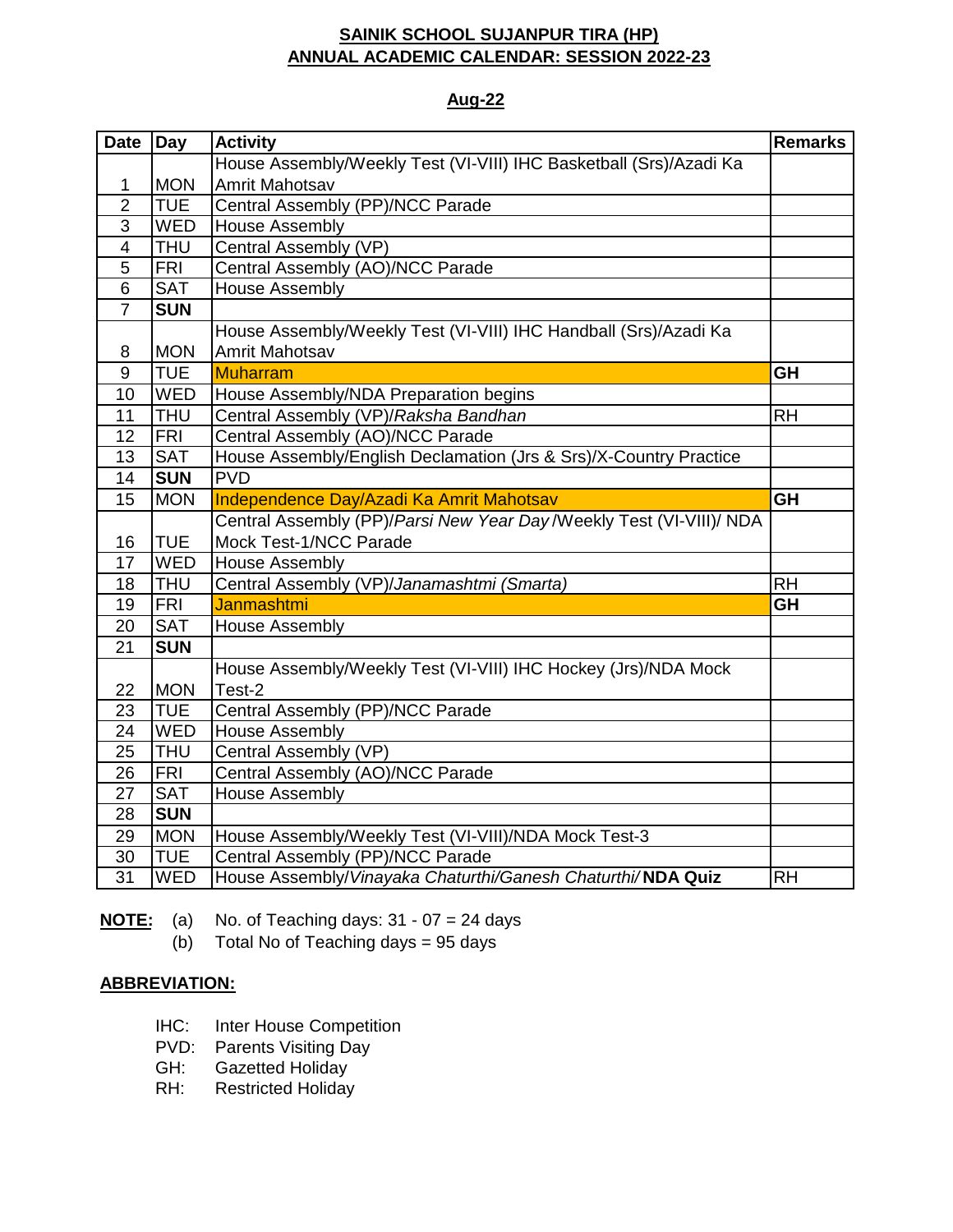### **Sep-22**

| <b>Date</b>    | Day        | <b>Activity</b>                                                          | <b>Remarks</b> |
|----------------|------------|--------------------------------------------------------------------------|----------------|
| 1              | <b>THU</b> | Central Assembly (VP)                                                    |                |
|                |            | Central Assembly (AO)/Departure of class XII Cadets to Shimla for NDA    |                |
| $\overline{c}$ | <b>FRI</b> | Exam/NCC Parade                                                          |                |
| $\overline{3}$ | <b>SAT</b> | <b>House Assembly</b>                                                    |                |
| $\overline{4}$ | <b>SUN</b> | NDA-II, 2022 Exam, Arrival of class XII Cadets from Shimla               |                |
| 5              | <b>MON</b> | House Assembly/FIT India Freedom Run                                     |                |
| 6              | <b>TUE</b> | Central Assembly (PP)/NCC Parade                                         |                |
| $\overline{7}$ | <b>WED</b> | <b>House Assembly</b>                                                    |                |
| 8              | <b>THU</b> | Central Assembly (VP)/Onam                                               | <b>RH</b>      |
| 9              | <b>FRI</b> | Central Assembly (AO)/NCC Parade                                         |                |
| 10             | <b>SAT</b> | <b>House Assembly</b>                                                    |                |
| 11             | <b>SUN</b> | <b>PVD</b>                                                               |                |
| 12             | <b>MON</b> | Term-I Exams (VI-VIII, XI & XII)/Mid Exam (IX & X)/PT-II (XI & XII-Math) |                |
| 13             | <b>TUE</b> | Term-I Exams (VI-VIII, XI & XII)/Mid Exam (IX & X)                       |                |
| 14             | <b>WED</b> | Term-I Exams (VI-VIII, XI & XII)/Mid Exam (IX & X)                       |                |
| 15             | <b>THU</b> | Term-I Exams (VI-VIII, XI & XII)/Mid Exam (IX & X)                       |                |
| 16             | <b>FRI</b> | Term-I Exams (VI-VIII, XI & XII)/Mid Exam (IX & X)                       |                |
| 17             | <b>SAT</b> | Term-I Exams (VI-VIII, XI & XII)/Mid Exam (IX & X)                       |                |
| 18             | <b>SUN</b> |                                                                          |                |
| 19             | <b>MON</b> | Term-I Exams (VI-VIII, XI & XII)/Mid Exam (IX & X)                       |                |
| 20             | <b>TUE</b> | Term-I Exams (VI-VIII, XI & XII)/Mid Exam (IX & X)                       |                |
| 21             | <b>WED</b> | Term-I Exams (VI-VIII, XI & XII)/Mid Exam (IX & X)                       |                |
| 22             | <b>THU</b> | Term-I Exams (VI-VIII, XI & XII)/Mid Exam (IX & X)                       |                |
| 23             | <b>FRI</b> | Term-I Exams (VI-VIII, XI & XII)/Mid Exam (IX & X)/NCC Parade            |                |
| 24             | <b>SAT</b> | <b>House Assembly</b>                                                    |                |
| 25             | <b>SUN</b> |                                                                          |                |
| 26             | <b>MON</b> | <b>House Assembly</b>                                                    |                |
| 27             | <b>TUE</b> | Central Assembly (PP)/NCC Parade                                         |                |
| 28             | <b>WED</b> | <b>House Assembly</b>                                                    |                |
| 29             | <b>THU</b> | Central Assembly (VP)                                                    |                |
| 30             | <b>FRI</b> | Central Assembly (AO)/NCC Parade                                         |                |

**NOTE:** (a) No. of Teaching days: 30 - 15 = 15 days

(b) Total No of Teaching days = 110 days

(c) 12 Sep 22 - Term-I for XI & XII (Math) to be considered as PT-III of Math

- IHC: Inter House Competition
- PVD: Parents Visiting Day
- GH: Gazetted Holiday
- RH: Restricted Holiday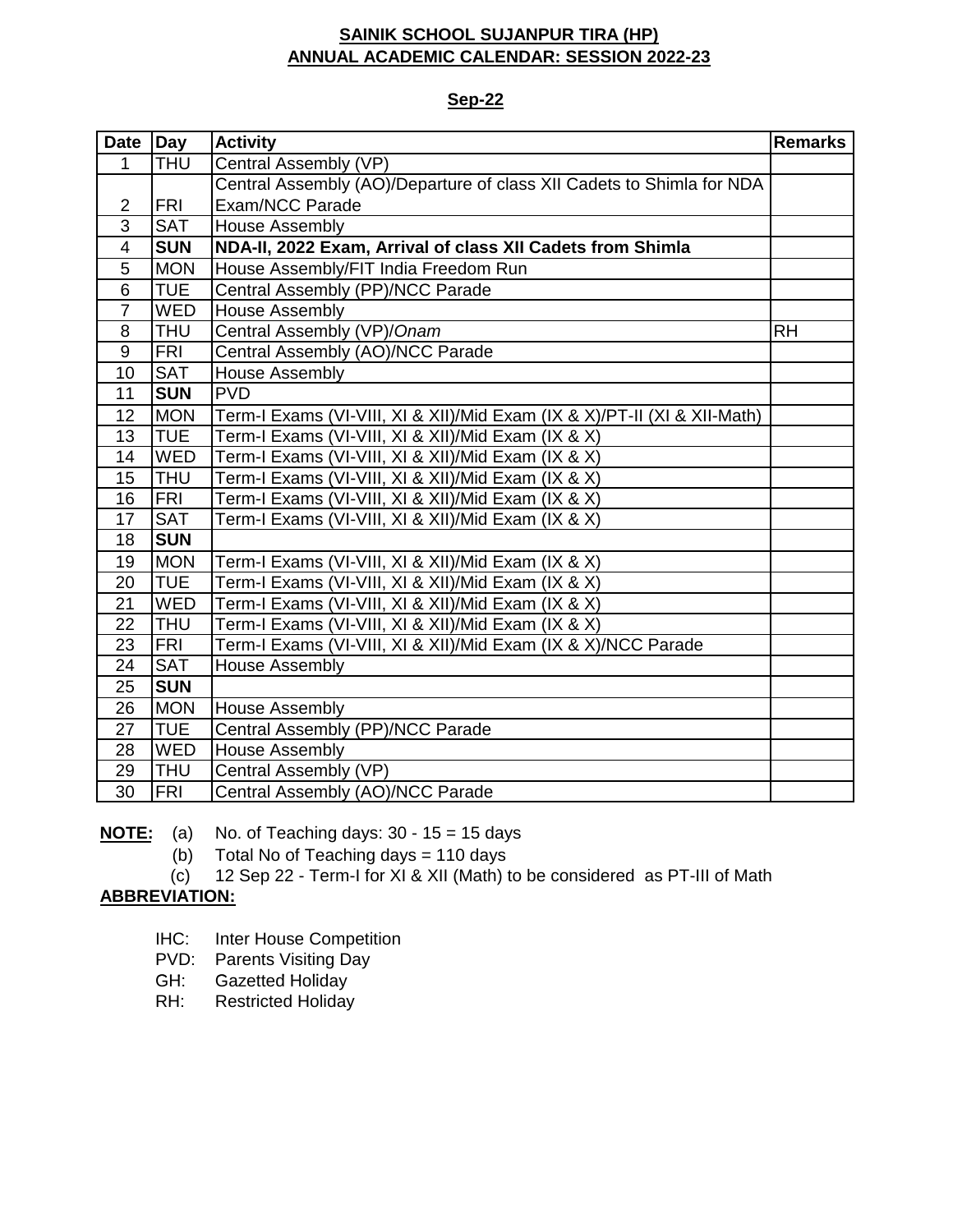### **Oct-22**

| <b>Date</b>    | <b>Day</b> | <b>Activity</b>                                                       |                     | <b>Remarks</b> |
|----------------|------------|-----------------------------------------------------------------------|---------------------|----------------|
| 1              | <b>SAT</b> | House Assembly/FIT India Plog Run                                     |                     |                |
| $\overline{2}$ | <b>SUN</b> | Mahatma Gandhi Birthday/Dussehra (Saptami)                            |                     | GH/RH          |
| 3              | <b>MON</b> | House Assembly/Dussehra (Mahashtami)/Weekly Test (VI-VIII)            |                     | <b>RH</b>      |
| $\overline{4}$ | <b>TUE</b> | Central Assembly (PP)/Dussehra(Mahanavami) /NCC Parade                |                     | <b>RH</b>      |
| 5              | <b>WED</b> | <b>Dussehra</b>                                                       |                     | <b>GH</b>      |
| 6              | <b>THU</b> | Central Assembly (VP)                                                 |                     |                |
| $\overline{7}$ | <b>FRI</b> | Central Assembly (AO)/NCC Parade                                      |                     |                |
| 8              | <b>SAT</b> | <b>IHC X- Country/Hindi Declamation (Jrs &amp; Srs)</b>               |                     |                |
| 9              | <b>SUN</b> | PVD/Prophet Mohammad's Birthday (Id-e-Milad)/Maharishi Valmiki's Bday |                     | <b>GH/RH</b>   |
| 10             | <b>MON</b> | House Assembly/Weekly Test (VI-VIII)                                  |                     |                |
| 11             | <b>TUE</b> | Central Assembly (PP)/NCC Parade                                      |                     |                |
| 12             | <b>WED</b> | <b>House Assembly</b>                                                 |                     |                |
| 13             | <b>THU</b> | Central Assembly (VP)/Karaka Chaturthi (Karwa Chauth)                 |                     | <b>RH</b>      |
| 14             | <b>FRI</b> | Central Assembly (AO)/NCC Parade                                      |                     |                |
| 15             | <b>SAT</b> | <b>House Assembly</b>                                                 |                     |                |
| 16             | <b>SUN</b> |                                                                       |                     |                |
| 17             | <b>MON</b> | House Assembly/Weekly Test (VI-VIII)                                  |                     |                |
| 18             | <b>TUE</b> | Central Assembly (PP)/NCC Parade                                      |                     |                |
| 19             | <b>WED</b> | <b>House Assembly</b>                                                 |                     |                |
| 20             | <b>THU</b> | Central Assembly (VP)                                                 |                     |                |
| 21             | <b>FRI</b> |                                                                       |                     | <b>DH</b>      |
| 22             | <b>SAT</b> |                                                                       |                     | <b>DH</b>      |
| 23             | <b>SUN</b> |                                                                       | <b>Diwali Break</b> |                |
| 24             | <b>MON</b> | Diwali (Deepavali)/Naraka Chaturthi                                   |                     | <b>GH/RH</b>   |
| 25             | <b>TUE</b> | Govardhan Pooja                                                       |                     | <b>RH</b>      |
| 26             | <b>WED</b> | <b>Bhai Dui</b>                                                       |                     | <b>RH</b>      |
| 27             | <b>THU</b> | Central Assembly (VP)                                                 |                     |                |
| 28             | <b>FRI</b> | Central Assembly (AO)/NCC Parade                                      |                     |                |
| 29             | <b>SAT</b> | <b>House Assembly</b>                                                 |                     |                |
| 30             | <b>SUN</b> | Pratihar Shashthi (Chhat Pooja)                                       |                     | <b>RH</b>      |
| 31             | <b>MON</b> | <b>House Assembly</b>                                                 |                     |                |

**NOTE:** (a) No. of Teaching days: 31 - 12 = 19 days

 $(b)$  Total No of Teaching days = 129 days

- IHC: Inter House Competition
- PVD: Parents Visiting Day
- GH: Gazetted Holiday
- RH: Restricted Holiday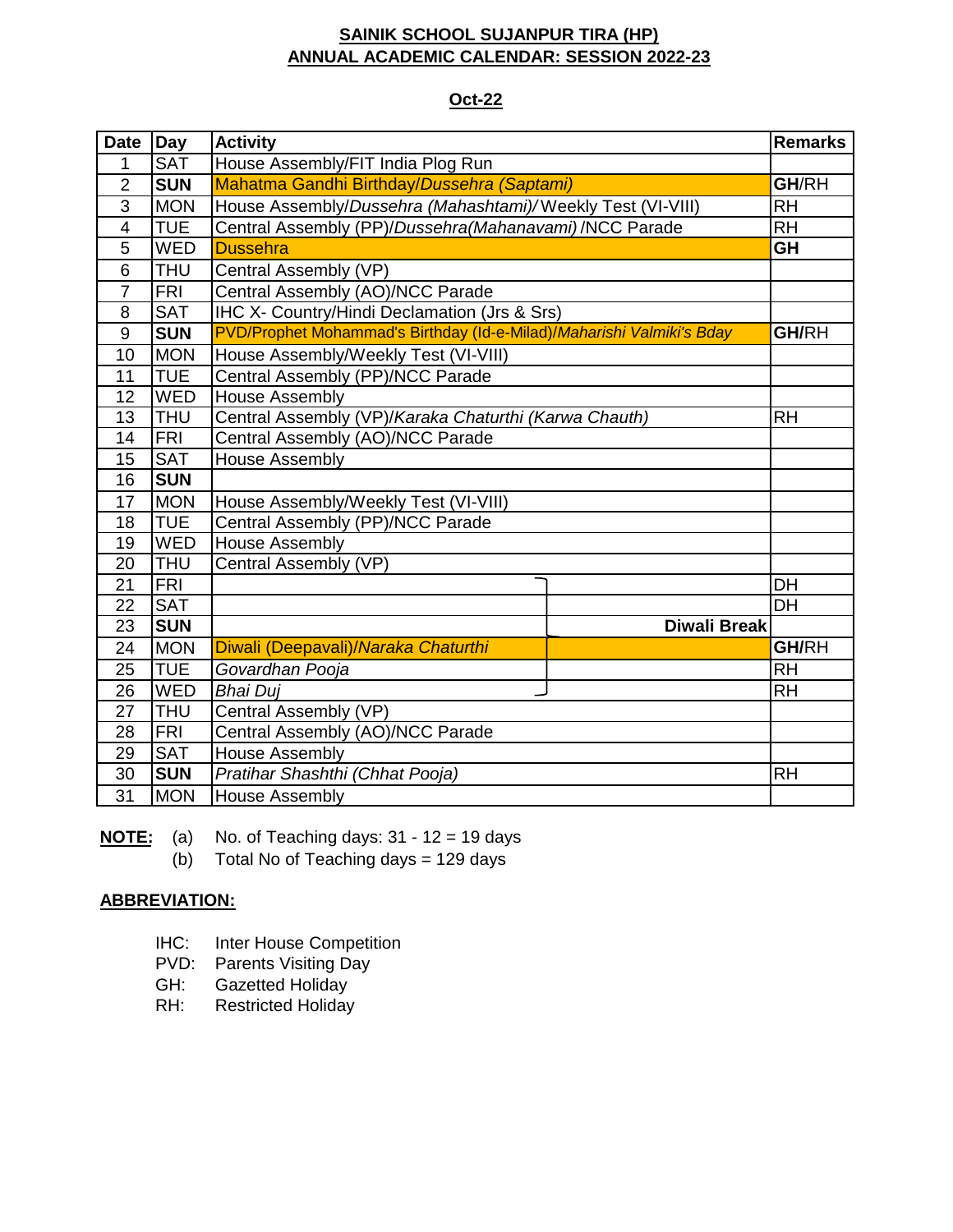#### **Nov-22**

| <b>Date</b>             | <b>Day</b> | <b>Activity</b>                                                       | <b>Remarks</b> |
|-------------------------|------------|-----------------------------------------------------------------------|----------------|
| 1                       | <b>TUE</b> | Central Assembly (PP)/NCC Parade                                      |                |
| $\overline{2}$          | WED        | House Assembly/Annual Day-cum-Raising Day                             |                |
| $\overline{3}$          | <b>THU</b> | Central Assembly (VP)                                                 |                |
| $\overline{\mathbf{4}}$ | <b>FRI</b> | Central Assembly (AO)/NCC Parade                                      |                |
| 5                       | <b>SAT</b> | <b>House Assembly</b>                                                 |                |
| 6                       | <b>SUN</b> |                                                                       |                |
| $\overline{7}$          | <b>MON</b> | House Assembly/Weekly Test (VI-VIII)                                  |                |
| 8                       | <b>TUE</b> | <b>Guru Nanak's Birthday</b>                                          | <b>GH</b>      |
| 9                       | <b>WED</b> | House Assembly/IHC Athletics                                          |                |
| 10                      | <b>THU</b> | Central Assembly (VP)/IHC Athletics                                   |                |
| 11                      | <b>FRI</b> | Central Assembly (AO)/IHC Athletics                                   |                |
| 12                      | <b>SAT</b> | House Assembly/IHC Junior Quiz                                        |                |
| 13                      | <b>SUN</b> | <b>PVD/NTSE Stage-1 (Tentative)</b>                                   |                |
|                         |            | House Assembly/Weekly Test (VI-VIII)/Post Mid Exam (IX-X)/PT-III      |                |
| 14                      | <b>MON</b> | (Math) XI & XII                                                       |                |
| 15                      | <b>TUE</b> | Central Assembly (PP)/Post Mid Exam (IX-X)/NCC Parade                 |                |
| 16                      | <b>WED</b> | House Assembly/Post Mid Exam (IX-X)                                   |                |
| 17                      | <b>THU</b> | Central Assembly (VP)/Post Mid Exam (IX-X)/NDA Tour to Pune           |                |
| 18                      | <b>FRI</b> | Central Assembly (AO)/Post Mid Exam (IX-X)/NCC Parade                 |                |
| 19                      | <b>SAT</b> | House Assembly/Post Mid Exam (IX-X)                                   |                |
| 20                      | <b>SUN</b> |                                                                       |                |
| 21                      | <b>MON</b> | House Assembly/Weekly Test (VI-VIII)/Post Mid Exam (IX-X)             |                |
| 22                      | <b>TUE</b> | Central Assembly (PP)/Post Mid Exam (IX-X)/NCC Parade                 |                |
| 23                      | <b>WED</b> | House Assembly/Post Mid Exam (IX-X)                                   |                |
|                         |            |                                                                       |                |
| 24                      | <b>THU</b> | Central Assembly (VP)/Guru Teg Bahadur's Bday/Post Mid Exam (IX-X) RH |                |
| 25                      | <b>FRI</b> | Central Assembly (AO)/Post Mid Exam (IX-X)/NCC Parade                 |                |
| 26                      | <b>SAT</b> | <b>House Assembly</b>                                                 |                |
| 27                      | <b>SUN</b> |                                                                       |                |
| 28                      | <b>MON</b> | House Assembly/Weekly Test (VI-VIII)                                  |                |
| 29                      | <b>TUE</b> | Central Assembly (PP)/NCC Parade                                      |                |
| 30                      | <b>WED</b> | <b>House Assembly</b>                                                 |                |

**NOTE:** (a) No. of Teaching days: 30 - 05 = 25 days

(b) Total No of Teaching days = days

- IHC: Inter House Competition
- PVD: Parents Visiting Day
- GH: Gazetted Holiday
- RH: Restricted Holiday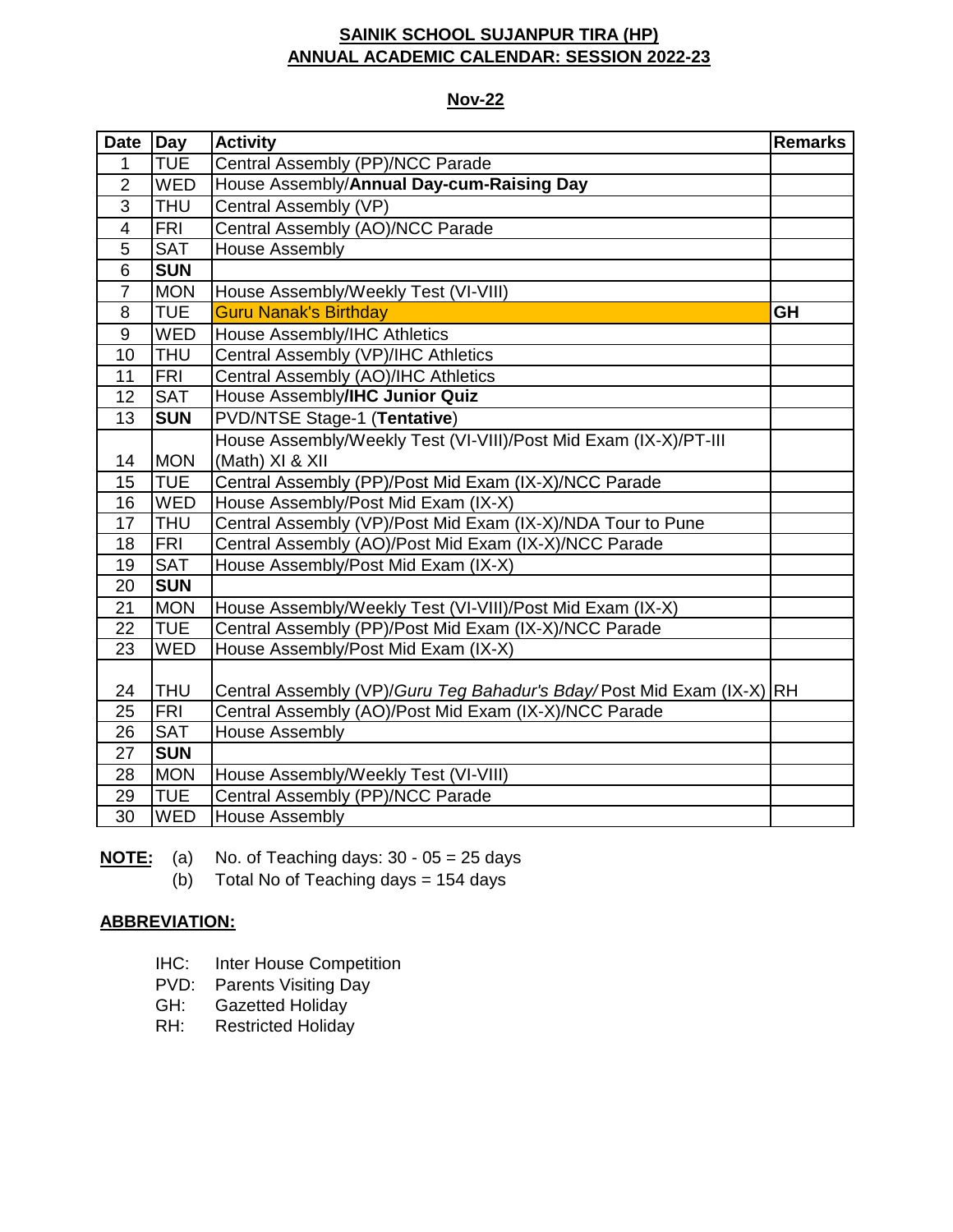#### **Dec-22**

| Date             | Day        | <b>Activity</b>                                      | <b>Remarks</b> |
|------------------|------------|------------------------------------------------------|----------------|
| 1                | <b>THU</b> | Central Assembly (VP)                                |                |
| $\overline{2}$   | <b>FRI</b> | Central Assembly (AO)/NCC Parade                     |                |
| 3                | <b>SAT</b> | <b>House Assembly</b>                                |                |
| $\overline{4}$   | <b>SUN</b> |                                                      |                |
| 5                | <b>MON</b> | House Assembly/CBSE Practicals Class XII (Tentative) |                |
| 6                | <b>TUE</b> | Central Assembly (PP)/NCC Parade                     |                |
| $\overline{7}$   | <b>WED</b> | <b>House Assembly</b>                                |                |
| 8                | <b>THU</b> | Central Assembly (VP)                                |                |
| $\boldsymbol{9}$ | <b>FRI</b> | Central Assembly (AO)/NCC Parade                     |                |
| 10               | <b>SAT</b> | <b>House Assembly</b>                                |                |
| 11               | <b>SUN</b> | <b>PVD</b>                                           |                |
| 12               | <b>MON</b> | <b>House Assembly</b>                                |                |
| 13               | <b>TUE</b> | Central Assembly (PP)/NCC 'A' Certificate Exam       |                |
| 14               | <b>WED</b> | <b>House Assembly</b>                                |                |
| 15               | <b>THU</b> | Central Assembly (VP)                                |                |
| 16               | <b>FRI</b> | Central Assembly (AO)/NCC Parade                     |                |
| 17               | <b>SAT</b> | <b>House Assembly</b>                                |                |
| 18               | <b>SUN</b> |                                                      |                |
| 19               | <b>MON</b> | <b>Winter Vacation commences</b>                     |                |
| 20               | <b>TUE</b> |                                                      |                |
| 21               | <b>WED</b> |                                                      |                |
| 22               | <b>THU</b> |                                                      |                |
| 23               | <b>FRI</b> |                                                      |                |
| 24               | <b>SAT</b> | <b>Christmas Eve</b>                                 | <b>RH</b>      |
| 25               | <b>SUN</b> | <b>Christmas Day</b>                                 | <b>GH</b>      |
| 26               | <b>MON</b> |                                                      |                |
| 27               | <b>TUE</b> |                                                      |                |
| 28               | <b>WED</b> |                                                      |                |
| 29               | <b>THU</b> |                                                      |                |
| 30               | <b>FRI</b> |                                                      |                |
| $\overline{31}$  | <b>SAT</b> |                                                      |                |

**NOTE:** (a) No. of Teaching days: 31 - 16 = 15 days

(b) Total No of Teaching days = 169 days

- IHC: Inter House Competition
- PVD: Parents Visiting Day
- GH: Gazetted Holiday
- RH: Restricted Holiday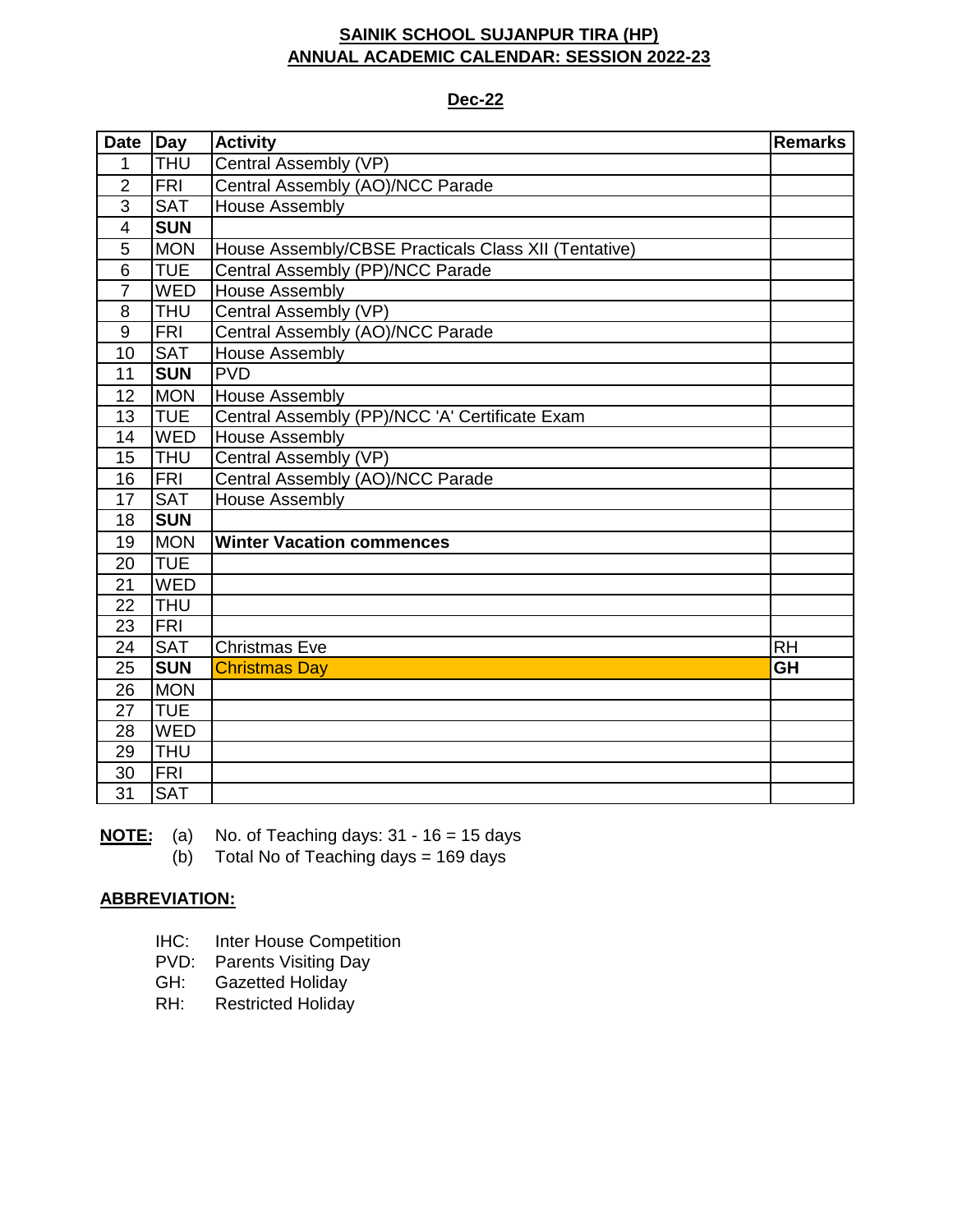**Jan-23**

| Date           | Day        | <b>Activity</b>                                      | <b>Remarks</b> |
|----------------|------------|------------------------------------------------------|----------------|
| 1              | <b>SUN</b> |                                                      |                |
| $\overline{2}$ | <b>MON</b> |                                                      |                |
| 3              | <b>TUE</b> |                                                      |                |
| $\overline{4}$ | <b>WED</b> |                                                      |                |
| $\overline{5}$ | <b>THU</b> |                                                      |                |
| $\overline{6}$ | <b>FRI</b> |                                                      |                |
| $\overline{7}$ | <b>SAT</b> |                                                      |                |
| 8              | <b>SUN</b> |                                                      |                |
| 9              | <b>MON</b> |                                                      |                |
| 10             | <b>TUE</b> |                                                      |                |
| 11             | <b>WED</b> |                                                      |                |
| 12             | <b>THU</b> |                                                      |                |
| 13             | <b>FRI</b> |                                                      |                |
| 14             | <b>SAT</b> |                                                      |                |
| 15             | <b>SUN</b> |                                                      |                |
| 16             | <b>MON</b> |                                                      |                |
| 17             | <b>TUE</b> |                                                      |                |
| 18             | WED        |                                                      |                |
| 19             | <b>THU</b> |                                                      |                |
| 20             | FRI        |                                                      |                |
| 21             | <b>SAT</b> |                                                      |                |
| 22             | <b>SUN</b> |                                                      |                |
| 23             | <b>MON</b> | Reporting back of cadets after Winter Vacation       |                |
| 24             | <b>TUE</b> | Central Assembly (PP)/NCC Parade only for Class VIII |                |
| 25             | <b>WED</b> | <b>House Assembly</b>                                |                |
| 26             | <b>THU</b> | <b>Republic Day</b>                                  | <b>GH</b>      |
| 27             | <b>FRI</b> | Central Assembly (AO)/NCC Parade only for Class VIII |                |
| 28             | <b>SAT</b> | House Assembly/FIT India competition                 |                |
| 29             | <b>SUN</b> |                                                      |                |
| 30             | <b>MON</b> | House Assembly/Weekly Test (VI-VIII)                 |                |
| 31             | <b>TUE</b> | Central Assembly (PP)/NCC Parade only for Class VIII |                |

**NOTE:** (a) No. of Teaching days: 31 - 25 = 06 days

(b) Total No of Teaching days = 175 days

- IHC: Inter House Competition
- PVD: Parents Visiting Day
- GH: Gazetted Holiday
- RH: Restricted Holiday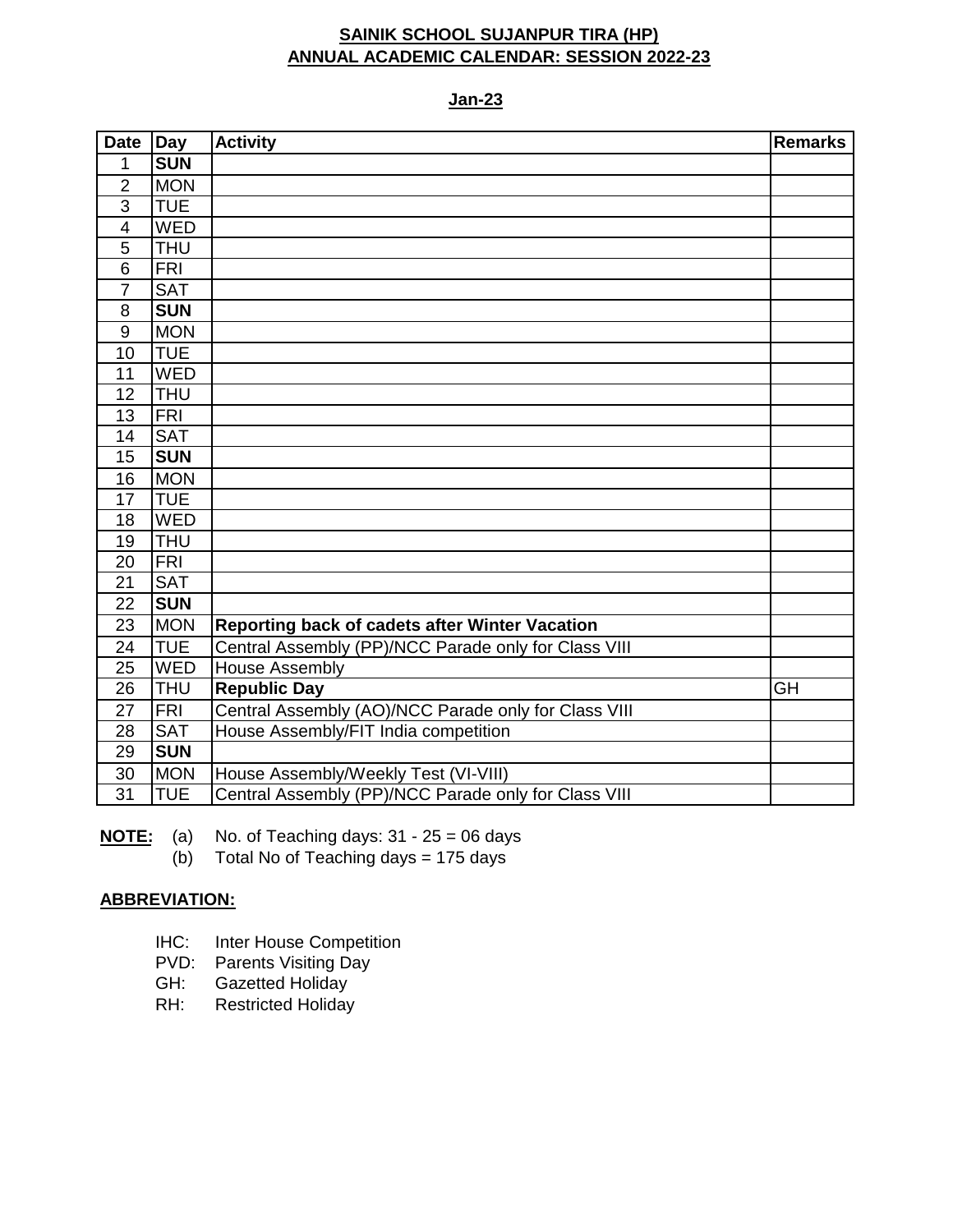#### **Feb-23**

| <b>Date</b>    | <b>Day</b> | <b>Activity</b>                                                    | <b>Remarks</b> |
|----------------|------------|--------------------------------------------------------------------|----------------|
| 1              | <b>WED</b> | <b>House Assembly</b>                                              |                |
| $\overline{2}$ | <b>THU</b> | Central Assembly (VP)                                              |                |
| $\overline{3}$ | <b>FRI</b> | Central Assembly (AO)/NCC Parade only for Class VIII               |                |
| $\overline{4}$ | <b>SAT</b> | <b>House Assembly</b>                                              |                |
| 5              | <b>SUN</b> |                                                                    |                |
| 6              | <b>MON</b> | House Assembly/Weekly Test (VI-VIII)/Pre-Board (X & XII Tentative) |                |
| $\overline{7}$ | <b>TUE</b> | Central Assembly (PP)/NCC Parade only for Class VIII               |                |
| 8              | <b>WED</b> | House Assembly                                                     |                |
| 9              | <b>THU</b> | Central Assembly (VP)                                              |                |
| 10             | <b>FRI</b> | Central Assembly (AO)/NCC Parade only for Class VIII               |                |
| 11             | <b>SAT</b> | <b>House Assembly</b>                                              |                |
| 12             | <b>SUN</b> |                                                                    |                |
| 13             | <b>MON</b> | House Assembly/Weekly Test (VI-VIII)                               |                |
| 14             | <b>TUE</b> | Central Assembly (PP)/NCC Parade only for Class VIII               |                |
| 15             | <b>WED</b> | House Assembly                                                     |                |
| 16             | <b>THU</b> | Central Assembly (VP)                                              |                |
| 17             | <b>FRI</b> | Central Assembly (AO)/NCC Parade only for Class VIII               |                |
| 18             | <b>SAT</b> | <b>House Assembly</b>                                              |                |
| 19             | <b>SUN</b> |                                                                    |                |
| 20             | <b>MON</b> | House Assembly/Weekly Test (VI-VIII)                               |                |
| 21             | <b>TUE</b> | Central Assembly (PP)/NCC Parade only for Class VIII               |                |
| 22             | <b>WED</b> | <b>House Assembly</b>                                              |                |
| 23             | <b>THU</b> | Central Assembly (VP)                                              |                |
| 24             | <b>FRI</b> | Central Assembly (AO)/NCC Parade only for Class VIII               |                |
| 25             | <b>SAT</b> | House Assembly                                                     |                |
| 26             | <b>SUN</b> |                                                                    |                |
| 27             | <b>MON</b> | <b>House Assembly</b>                                              |                |
| 28             | <b>TUE</b> | Central Assembly (PP)/NCC Parade only for Class VIII               |                |

**NOTE:** (a) No. of Teaching days: 28 - 04 = 24 days

 $(b)$  Total No of Teaching days = 199 days

- IHC: Inter House Competition
- PVD: Parents Visiting Day
- GH: Gazetted Holiday
- RH: Restricted Holiday